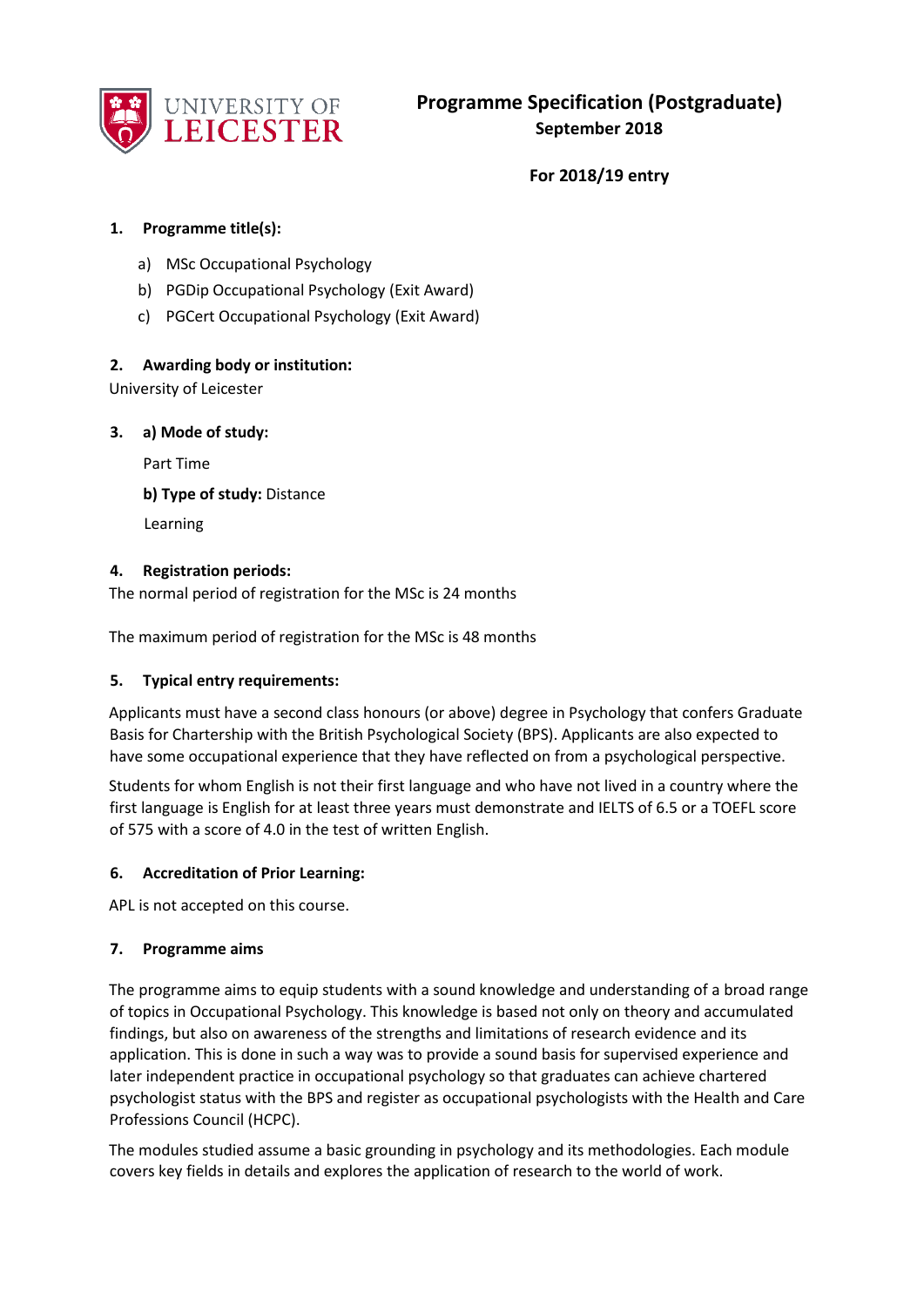A particular aim of this programme is to make learning available to those who are unable to pursue a more conventional, campus-based programme.

By the end of the programme successful students will be able to demonstrate:

- integrated knowledge of psychological theory and methodology applicable to the study of people at work.
- an understanding of the role of the occupational psychologist in professional practice.
- skills of research and enquiry, independent learning and the use of contemporary information resources.
- competence in empirical research design, implementation and evaluation.
- reasoning, analysis and creativity at a postgraduate level
- effective written communication skills
- knowledge in the appropriate areas for stage 1 of the British Psychological Society Qualification in Occupational Psychology

# **8. Reference points used to inform the programme specification:**

- [University of Leicester Discovery-Led and Discovery Enabling Learning Strategy 2016-20](http://www2.le.ac.uk/offices/sas2/quality/learnteach)
- University of Leicester Periodic Developmental Review Report
- Framework for Higher Education Qualifications
- External Examiners' reports (annual)
- BPS Accreditation through Partnership Handbook; Guidance for Occupational Psychology Programmes:
- [http://www.bps.org.uk/system/files/images/occupational\\_accreditation\\_2012\\_web.pdf](http://www.bps.org.uk/system/files/images/occupational_accreditation_2012_web.pdf)
- QAA Master's Degree Characteristics:
- [http://www.qaa.ac.uk/Publications/InformationAndGuidance/Documents/MastersDegreeCh](http://www.qaa.ac.uk/Publications/InformationAndGuidance/Documents/MastersDegreeCharacteristics.pdf)  [aracteristics.pdf](http://www.qaa.ac.uk/Publications/InformationAndGuidance/Documents/MastersDegreeCharacteristics.pdf)

# **9. Programme Outcomes:**

Unless otherwise stated, programme outcomes apply to all awards specified in 1. Programme title(s).

| <b>Intended Learning</b><br><b>Outcomes</b>                                                                                           | <b>Teaching and Learning Methods</b>                                                                                               | <b>How Demonstrated?</b>                     |  |
|---------------------------------------------------------------------------------------------------------------------------------------|------------------------------------------------------------------------------------------------------------------------------------|----------------------------------------------|--|
|                                                                                                                                       | (a) Subject and Professional skills                                                                                                |                                              |  |
| <b>Knowledge</b>                                                                                                                      |                                                                                                                                    |                                              |  |
|                                                                                                                                       |                                                                                                                                    |                                              |  |
| Advanced knowledge of<br>psychological theories/research<br>and how they can contribute to<br>our understanding of people at<br>work. | Module material, Supplementary<br>readings provided, Blackboard<br>discussion groups moderated by<br>tutors, Independent research. | Formal written assignments,<br>dissertation. |  |
| <b>Concepts</b>                                                                                                                       |                                                                                                                                    |                                              |  |
| Understanding of how concepts<br>relating to psychological theories<br>can be applied in a practical<br>sense in a work setting.      | Module material, Supplementary<br>readings provided, Blackboard<br>discussion groups moderated by<br>tutors, Independent research. | Formal written assignments,<br>dissertation. |  |
| <b>Techniques</b>                                                                                                                     |                                                                                                                                    |                                              |  |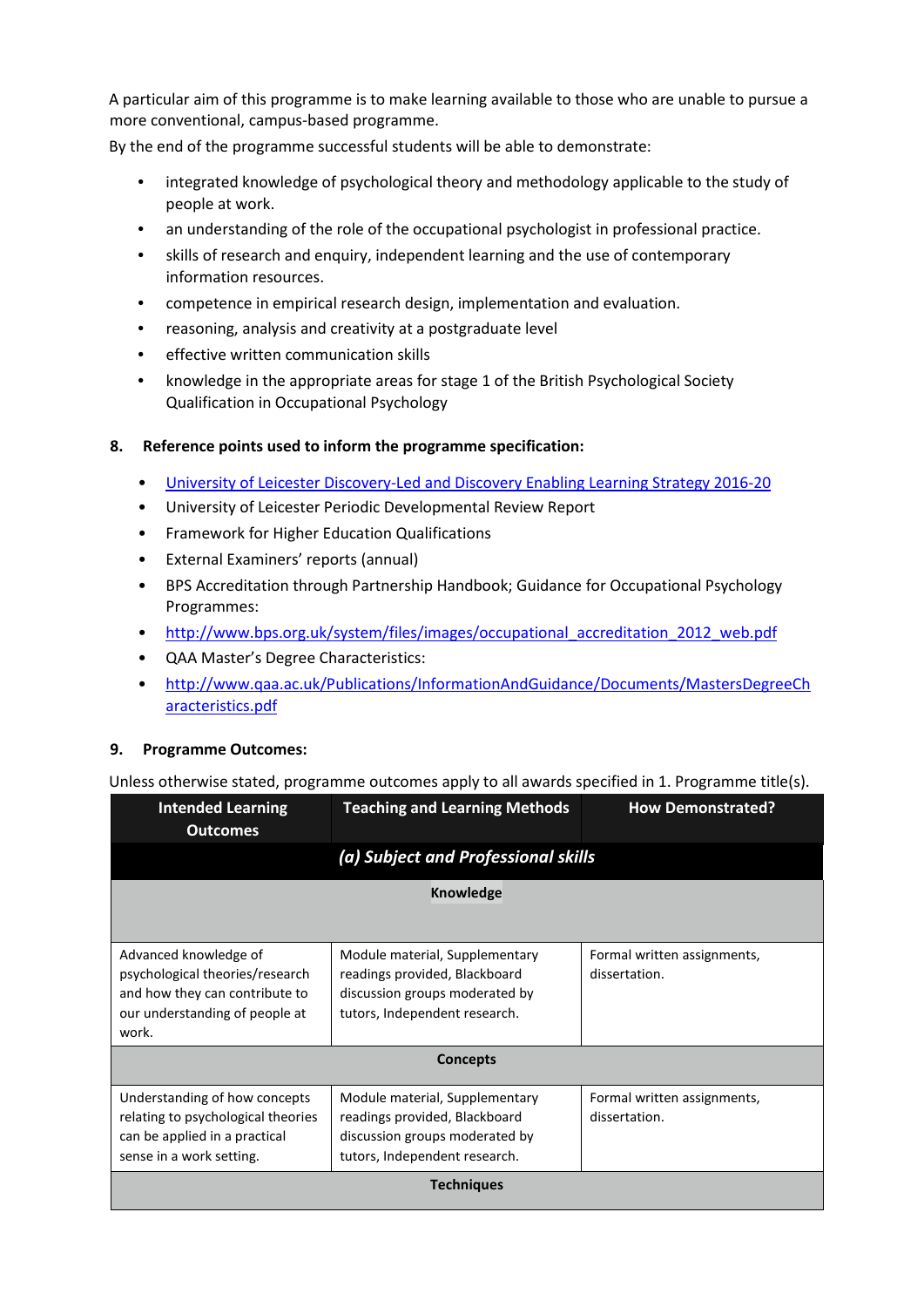| Understanding of all, and<br>Module material, Supplementary<br>Formal written assignments,<br>practical experience of some, of<br>readings provided, Blackboard<br>dissertation.<br>the following: researching, data<br>discussion groups moderated by<br>tutors, Independent research.<br>analysis by quantitative or<br>qualitative methods, research<br>ethics and familiarity with IT<br>packages including SPSS. Ability<br>to apply relevant ethical and legal<br>frameworks within the context of<br>work psychology. |  |
|------------------------------------------------------------------------------------------------------------------------------------------------------------------------------------------------------------------------------------------------------------------------------------------------------------------------------------------------------------------------------------------------------------------------------------------------------------------------------------------------------------------------------|--|
|------------------------------------------------------------------------------------------------------------------------------------------------------------------------------------------------------------------------------------------------------------------------------------------------------------------------------------------------------------------------------------------------------------------------------------------------------------------------------------------------------------------------------|--|

| <b>Intended Learning Outcomes</b>                                                                                                                                                                                                                                                                                                                                                                                                  | <b>Teaching and Learning Methods</b>                                                                                               | <b>How Demonstrated?</b>                                                                  |  |
|------------------------------------------------------------------------------------------------------------------------------------------------------------------------------------------------------------------------------------------------------------------------------------------------------------------------------------------------------------------------------------------------------------------------------------|------------------------------------------------------------------------------------------------------------------------------------|-------------------------------------------------------------------------------------------|--|
| <b>Critical analysis</b>                                                                                                                                                                                                                                                                                                                                                                                                           |                                                                                                                                    |                                                                                           |  |
| Ability to independently evaluate<br>concepts and techniques, to<br>critique material read and hence<br>construct an informed opinion.                                                                                                                                                                                                                                                                                             | Module material, Supplementary<br>readings provided, Blackboard<br>discussion groups moderated by<br>tutors, Independent research. | Formal written assignments,<br>dissertation.                                              |  |
|                                                                                                                                                                                                                                                                                                                                                                                                                                    | <b>Presentation</b>                                                                                                                |                                                                                           |  |
| Ability to organise research<br>findings to construct an argument,<br>to write assignments to a high<br>standard, to write empirical<br>reports in the format expected for<br>publication and to a high<br>standard, to present statistical<br>findings in the correct manner<br>according to universal standards.<br>In addition, to interpret findings in<br>a form for effective<br>communication to non-specialist<br>clients. | Module material, Supplementary<br>readings provided, Blackboard<br>discussion groups moderated by<br>tutors, Independent research. | Formal written assignments,<br>dissertation.                                              |  |
| <b>Appraisal of evidence</b>                                                                                                                                                                                                                                                                                                                                                                                                       |                                                                                                                                    |                                                                                           |  |
| Ability to evaluate published<br>research and commentary and<br>make appropriate judgements<br>about its application and practical<br>relevance to workplace contexts.                                                                                                                                                                                                                                                             | Module material, Supplementary<br>readings provided, Blackboard<br>discussion groups moderated by<br>tutors, Independent research. | Formal written assignments,<br>dissertation.                                              |  |
|                                                                                                                                                                                                                                                                                                                                                                                                                                    | (b) Transferable skills                                                                                                            |                                                                                           |  |
| <b>Research skills</b>                                                                                                                                                                                                                                                                                                                                                                                                             |                                                                                                                                    |                                                                                           |  |
| Ability to conduct a literature<br>search and review, ability to write<br>a research proposal, considering<br>ethics and other methodological<br>issues, ability to devise research<br>tools or to use correctly those<br>already designed.                                                                                                                                                                                        | Module material, Supplementary<br>readings provided, Blackboard<br>discussion groups moderated by<br>tutors, Independent research. | Formal written assignments<br>particularly the dissertation proposal<br>and dissertation. |  |
| <b>Communication skills</b>                                                                                                                                                                                                                                                                                                                                                                                                        |                                                                                                                                    |                                                                                           |  |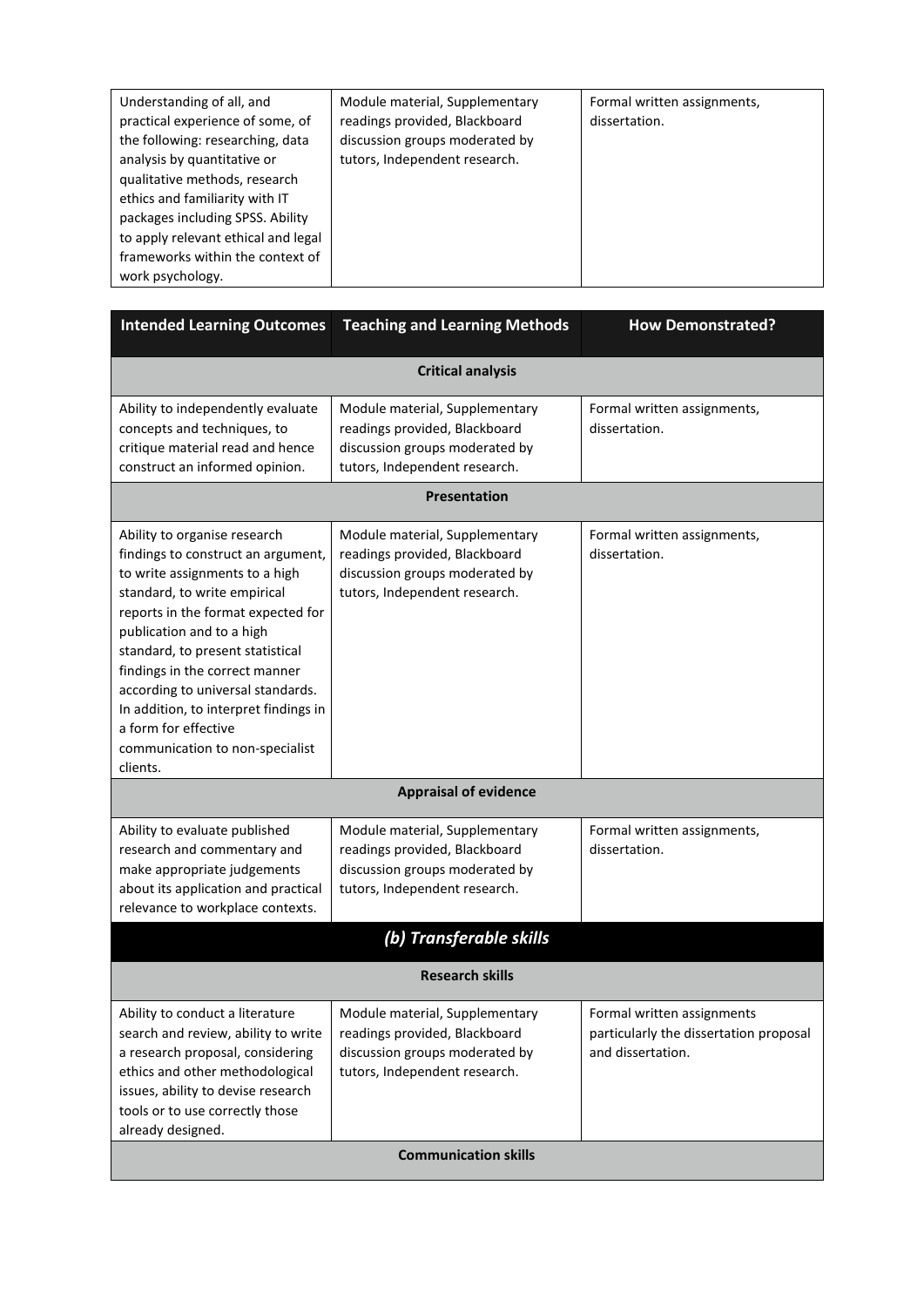| Good written communication<br>skills developed in the context of<br>formal written assignments.                                                                                                                                                      | Blackboard discussion groups, personal<br>communication with tutors, module<br>material.                                                                                                                | Formal written assignments,<br>dissertation.                                    |  |  |
|------------------------------------------------------------------------------------------------------------------------------------------------------------------------------------------------------------------------------------------------------|---------------------------------------------------------------------------------------------------------------------------------------------------------------------------------------------------------|---------------------------------------------------------------------------------|--|--|
|                                                                                                                                                                                                                                                      | Data presentation                                                                                                                                                                                       |                                                                                 |  |  |
| Ability to present statistical<br>findings correctly and to present<br>other research findings clearly<br>with a correct interpretation.                                                                                                             | Module material particularly module<br>1, Supplementary readings provided,<br><b>Blackboard discussion groups</b><br>moderated by tutors, Independent<br>research.                                      | Formal written assignments,<br>dissertation.                                    |  |  |
|                                                                                                                                                                                                                                                      | <b>Information technology</b>                                                                                                                                                                           |                                                                                 |  |  |
| Ability to use a range of IT<br>packages including data analysis<br>software such as SPSS.<br>Engagement with online<br>discussion forums and podcasts<br>through Blackboard.                                                                        | Module material, Blackboard<br>discussion groups, induction/welcome<br>information provided.                                                                                                            | Formal written assignments,<br>dissertation.                                    |  |  |
| <b>Intended Learning Outcomes</b>                                                                                                                                                                                                                    | <b>Teaching and Learning Methods</b>                                                                                                                                                                    | <b>How Demonstrated?</b>                                                        |  |  |
|                                                                                                                                                                                                                                                      | <b>Problem solving</b>                                                                                                                                                                                  |                                                                                 |  |  |
| Understanding of how to take an<br>evidence based practice<br>approach to problem solving.<br>Ability to apply research findings<br>to real world problems involving<br>individuals at work and<br>organisational issues.                            | Module material, assignment briefs,<br>supplementary readings and case<br>studies provided, Blackboard<br>discussion groups, independent<br>research.                                                   | Formal written assignments,<br>dissertation.                                    |  |  |
| <b>Working relationships</b>                                                                                                                                                                                                                         |                                                                                                                                                                                                         |                                                                                 |  |  |
| Drawing on the expertise and<br>guidance from academic or<br>support staff, informal interaction<br>with fellow students at course<br>conferences or via email/bulletin<br>board, formal contact and<br>negotiation with dissertation<br>supervisor. | Email/bulletin board interactions with<br>students, formal interactions with<br>staff and, in particular dissertation<br>supervisor, informal interactions with<br>staff and students at course events. | Monitoring group discussions on<br>Blackboard and communication with<br>tutors. |  |  |
| <b>Managing learning</b>                                                                                                                                                                                                                             |                                                                                                                                                                                                         |                                                                                 |  |  |
| Ability to self-motivate and self-<br>direct learning so as to schedule<br>work adequately and meet<br>deadlines.                                                                                                                                    | Independent research, programme<br>modules, integrated and<br>supplementary readings, textbooks.                                                                                                        | Formal assignments, dissertation.                                               |  |  |
| <b>Career management</b>                                                                                                                                                                                                                             |                                                                                                                                                                                                         |                                                                                 |  |  |
| Understanding of career<br>opportunities within occupational<br>psychology and transferrable<br>skills gained from the course.                                                                                                                       | Career advice and materials provided<br>on Blackboard, career and job<br>opportunity discussion strand on<br>Blackboard.                                                                                | Monitoring group discussion on<br>Blackboard.                                   |  |  |

# **10. Special features**

A number of the assignments require the student to take part in a role playing exercise, typically interpreting findings of research for clients or other interest groups. The objective here is to develop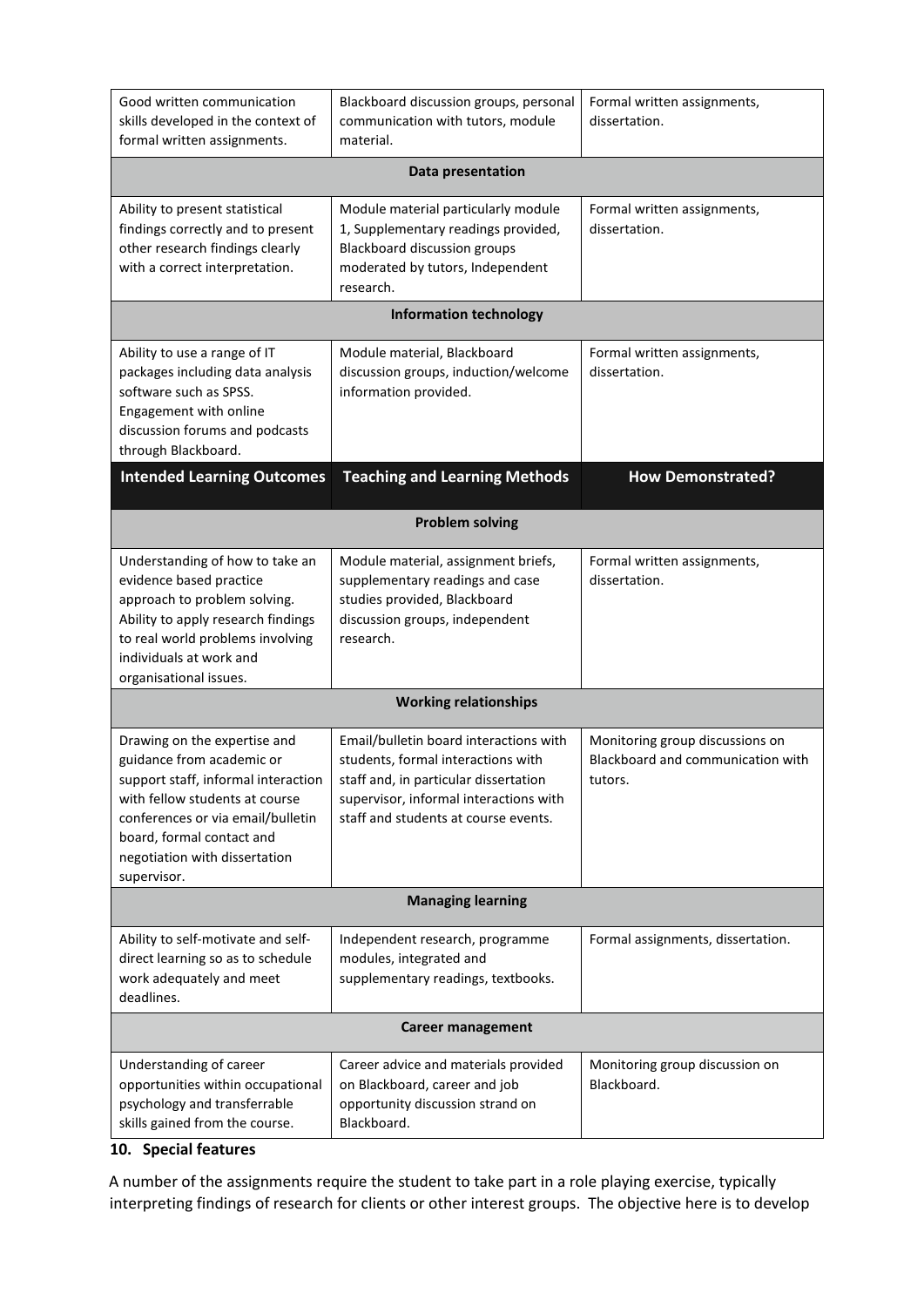the skills of interpreting research within a particular context and communicating the findings to a non-specialist audience.

Students will have contact with a range of Occupational Psychology practitioners who work as course tutors. This gives the students a rounded learning experience and exposes them to a variety of career opportunities.

## **11. Indicators of programme quality**

As well as relying on the mainstream indicators (external examiner reports, student results, student feedback forms) the programme benefits from external assessment by the BPS every three years. In addition module materials are reviewed on an annual basis and completely rewritten when required. The course director is actively involved in the BPS and keeps up to date with the changing requirements of their syllabus. The course team are all committed to CPD which directly benefits the course and students.

### **12. Scheme of Assessment:**

As defined in [Senate Regulation 6:](http://www.le.ac.uk/senate-regulation6) [R](http://www.le.ac.uk/senate-regulation6)egulations governing taught postgraduate programmes of study.

## **13. Progression points**

As defined in [Senate Regulation 6:](http://www.le.ac.uk/senate-regulation6) [R](http://www.le.ac.uk/senate-regulation6)egulations governing taught postgraduate programmes of study.

In cases where a student has failed to meet a requirement to progress he or she will be required to withdraw from the course and a recommendation will be made to the Board of Examiners for an intermediate award where appropriate.

## **Student will be considered by a Board at 60 and 120 and 180 credits**

### **14. Rules relating to re-sits or re-submissions:**

As defined in [Senate Regulation 6:](http://www.le.ac.uk/senate-regulation6) [R](http://www.le.ac.uk/senate-regulation6)egulations governing taught postgraduate programmes of study.

# **15. Additional features** (e.g. timetable for admissions)

Applications will be considered on a rolling basis from January to August.

### **16. External Examiners**

The details of the External Examiner(s) for this programme and the most recent External Examiners' reports can be found [here.](https://www2.le.ac.uk/offices/sas2/courses/documentation/2015-16-1/pg-courses-1/pg-courses)

| <b>Appendix 1: Programme structure (programme regulations)</b> |                                                        |    |                |
|----------------------------------------------------------------|--------------------------------------------------------|----|----------------|
| <b>Module title</b><br>Module code                             |                                                        |    | <b>Credits</b> |
|                                                                |                                                        |    |                |
| <b>PS7587</b>                                                  | Psychological Assessment at work                       | 15 |                |
| PS7586                                                         | Learning, Training and Development                     | 15 |                |
| <b>PS7588</b>                                                  | Work Design, Organisational Commitment and Development | 15 |                |
| PS7591                                                         | Wellbeing and work                                     | 15 |                |
| <b>PS7590</b>                                                  | Leadership, Engagement and Motivation                  | 15 |                |